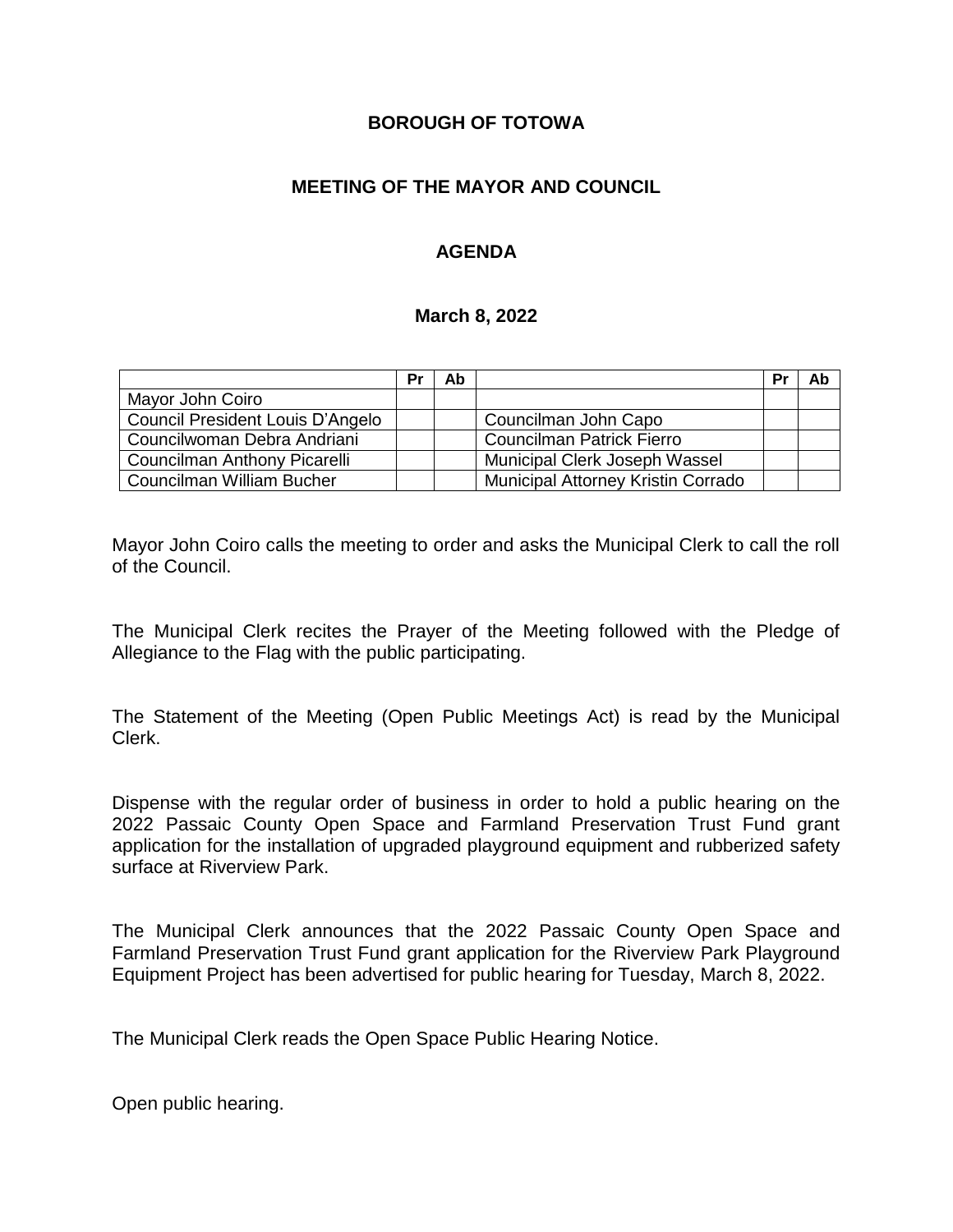Mayor Coiro asks if any citizens wish to be heard on the 2022 Open Space grant application.

### **CITIZENS HEARD:**

Close public hearing.

Resolution Authorizing A Grant Application To The Passaic County Open Space, Farmland And Historic Preservation Trust Fund For The Riverview Park Playground Equipment Project By The Borough Of Totowa.

Revert to the regular order of business.

Report from Members of the Council, Municipal Clerk and Municipal Attorney.

**CITIZENS HEARD:**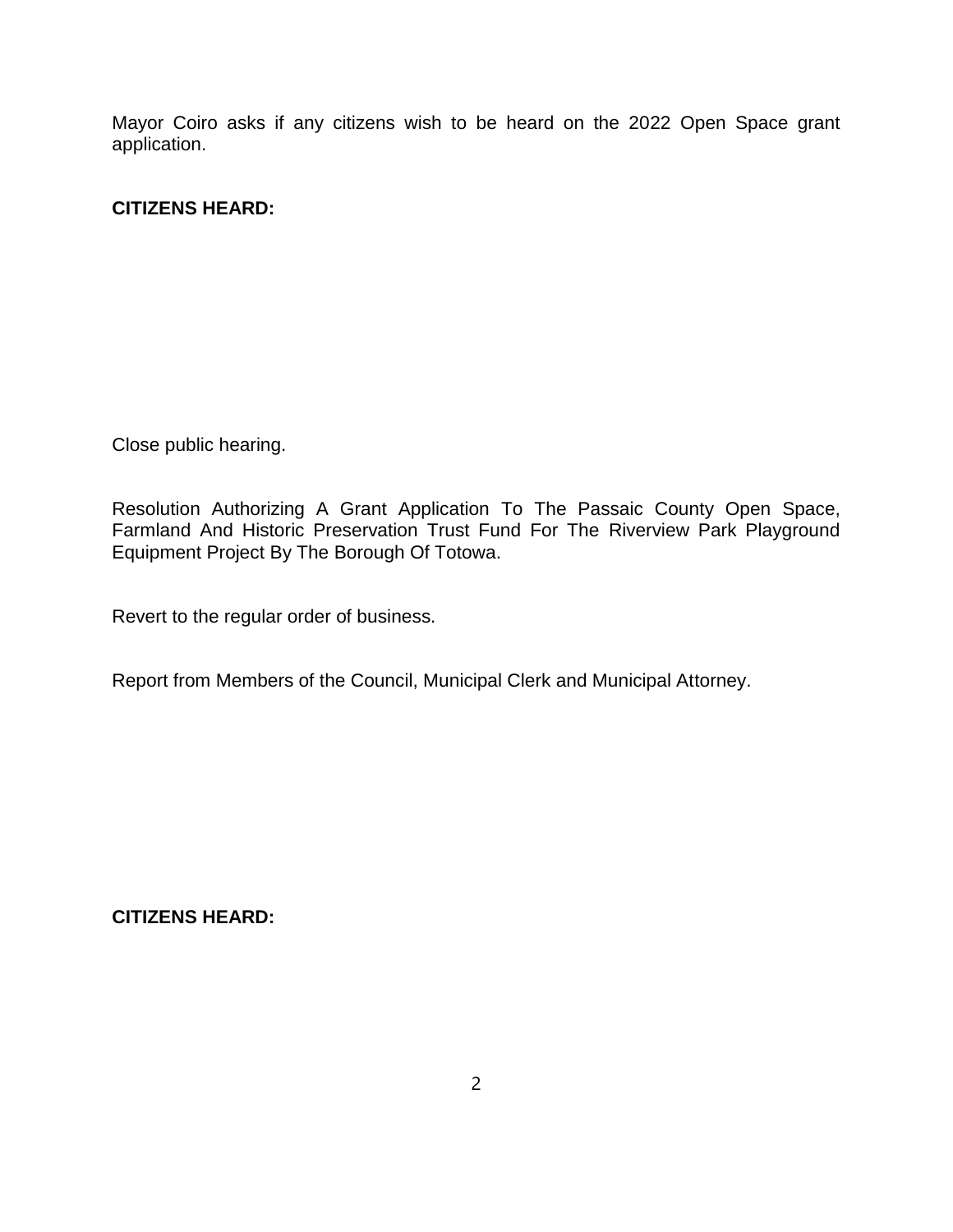Minutes of the Mayor and Council for the meeting of February 22, 2022.

# **COMMITTEE ON FINANCE: PICARELLI, D'ANGELO, CAPO.**

Resolution No. 2022-06 for the payment of bills.

Resolution Authorizing Emergency Temporary Appropriation.

Authorize the Borough Attorney to prepare and the Borough Clerk to advertise for the RFP for 2022 Professional Services for the Board of Adjustment Attorney.

## **COMMITTEE ON PUBLIC SAFETY: D'ANGELO, CAPO, BUCHER.**

Grade increase for Patrol Officer Damiano DiIorio from Grade 7 Patrol Officer to Grade 6 Patrol Officer.

Resolution Authorizing The Submission Of A Strategic Plan For The Totowa Municipal Drug Alliance Fiscal Year 2023 Grant Cycle July 1, 2022 To June 30, 2023.

## **COMMITTEE ON PUBLIC WORKS: BUCHER, FIERRO, PICARELLI.**

Recommendation of the Committee to hire a Department of Public Works Laborer.

Change Order No. 2 for a net decrease of \$138,243.00 and Payment Estimate No. 2 (Final) in the amount of \$26,251.78 to American Asphalt & Milling Services, LLC for the New Jersey Department Of Transportation Fiscal Year 2021 Municipal Aid Program Improvements To Artillery Park Road, Knox Terrace, Colonial Court, Knollwood Road And Stewart Terrace.